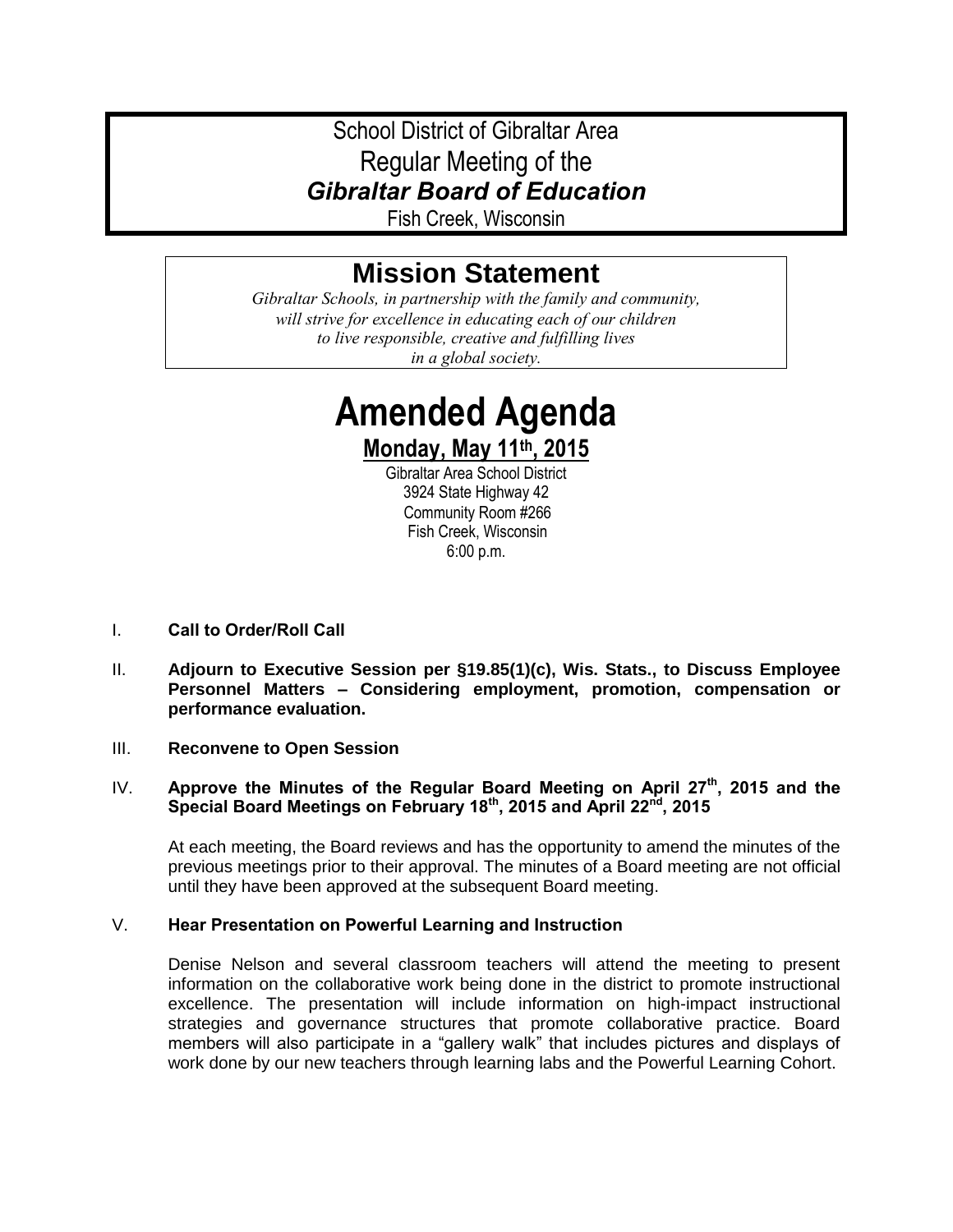# VI. **Hear Presentation on the District Lunch Program**

Carla Marr will attend the meeting to provide information on the district lunch program. The presentation will include information on new menu offerings, cost saving measures, and student feedback opportunities.

# VII. **Communication**

Correspondence that has been addressed to the Board and mailed or delivered to the school district will be acknowledged for the record. Some correspondence will be assigned to committee, some receives an administrative response, and some is intended only for acknowledgement.

#### VIII. **Open Discussion**

Audience members will have the opportunity to address the Board at this time of meeting on any topic that is not an agenda item or is not a personnel issue. In addition, audience members will be provided time to comment on any agenda item when the Board discusses the item. The District shall audio record School Board meetings and will post the recording on the District's website in a timely manner after the meeting. The audio recordings shall be maintained in accordance with provisions of the Public Records Law and shall be accessible to the public in accordance with state law requirements and District procedures. In the event any individual makes statements during the meeting which serve to violate the District policies related to discrimination, harassment, bullying or violate state or federal law or otherwise are subject of closed session items, such portions of the original video tape will not be posted to the District website but can be requested through the Public Records Law process. The District reserves the right to remove vulgar language, personal attacks of any kind, or offensive comments that target or disparage any ethnic, racial, or religious group.

# IX. **Hear Administrative Reports on Current School Events**

The Superintendent, Principal, Director of Learning, Dean of Students and Business Manager will use this opportunity to provide the Board with current school and district information.

# X. **Hear Proposal for Study Hall Mentor Position**

Chelsea Roberts will attend the meeting to propose the addition of a study hall mentor at the secondary level for Board consideration.

#### XI. **Approve Payment of Bills**

The school district's financial bills are submitted for Board consideration at each regularly scheduled meeting. Each bill and its expense are listed. Board approval authorizes the Business Manager to pay the bills.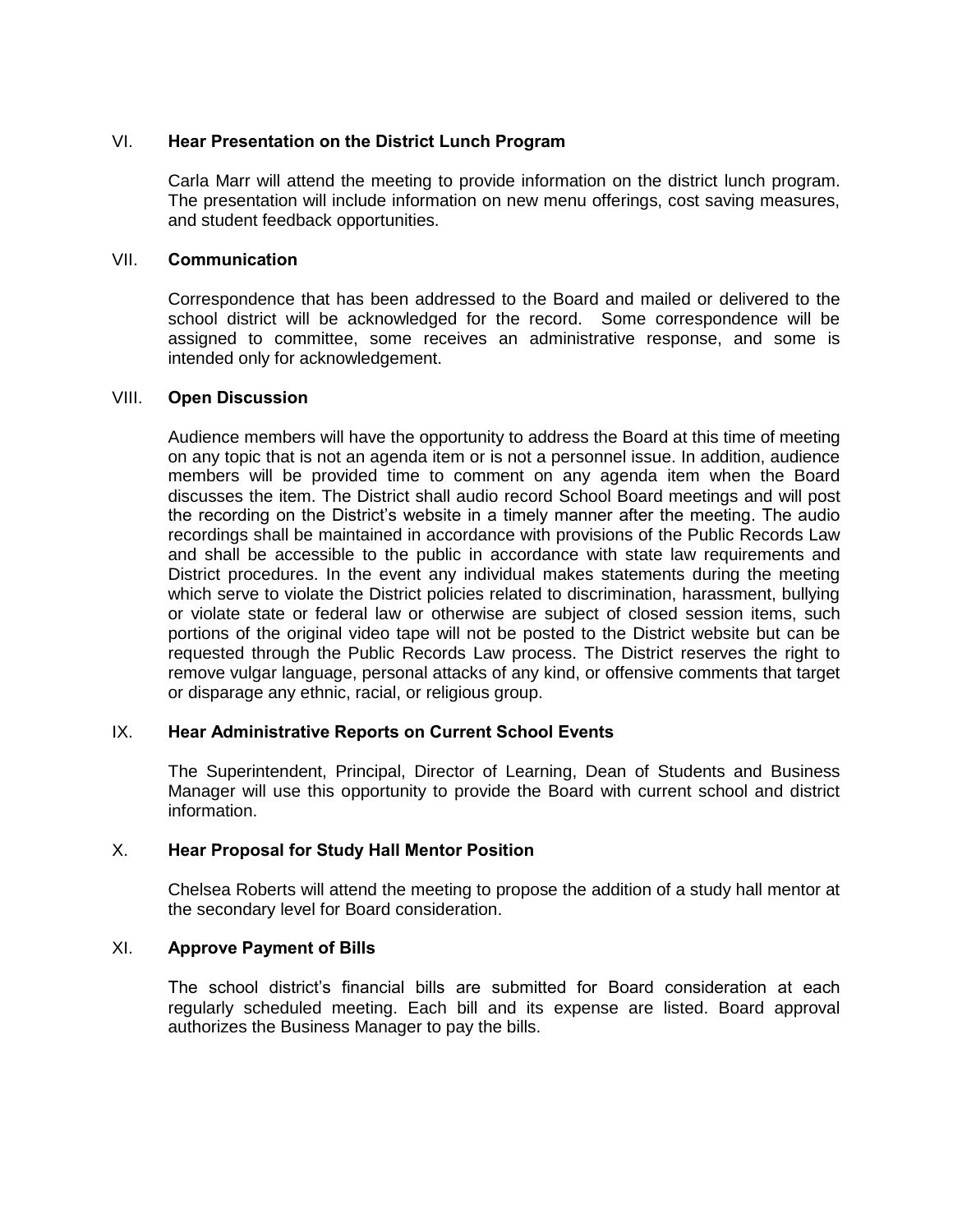# XII. **Approve Resignation From Employment**

Employee resignations are accepted by the Board as the Board is the employer of all district employees. Board acceptance puts the various processes for employee separation in motion.

# XIII. **Approve Posting Position for Girls JV Basketball Coach**

The resignation of Don Helm requires the district to seek a new coach for the junior varsity girls basketball team. Posting at this time allows the district to seek the greatest number of highly qualified candidates.

# XIV. **Consider Approval of an Additional Section of Second Grade for the 2015-2016 School Year**

Due to growing enrollment numbers and other considerations, the Board will discuss and consider approving an additional section of second grade for the 2015-2016 school year.

# XV. **Approve Employment of Art Teachers**

The administration will recommend the approval of two art teachers. The District screened and interviewed candidates and will recommend very well qualified candidates for employment.

# XVI. **Approve Contracting for Policy Development Services**

The administration will bring forth information from NEOLA and WASB regarding services they provide districts on policy development. The administration is seeking Board approval to contract with NEOLA or WASB in order to begin the process of reviewing and updating District policy.

#### XVII. **Approve 2015-2016 Innovation Grants**

The administration will recommend the approval of 2015-2016 grants for the purpose of supporting the innovative, creative and entrepreneurial ideas of district employees.

#### XVIII. **Approve 2015-2016 Contracts for Support Personnel**

The administration will recommend Board approval to issue 2015-2016 school year contracts with an hourly rate increase to continuing support personnel.

#### XIX. **Approve 2015-2016 Revised Contracts for Certified Employees**

The administration will recommend Board approval of the revised contracts for certified employees to include a salary increase for the 2015-2016 school year.

# XX. **Approve 2015-2016 Revised Contracts for Confidential Employees**

The administration will recommend Board approval of the revised contracts for confidential employees to include a salary increase for the 2015-2016 school year.